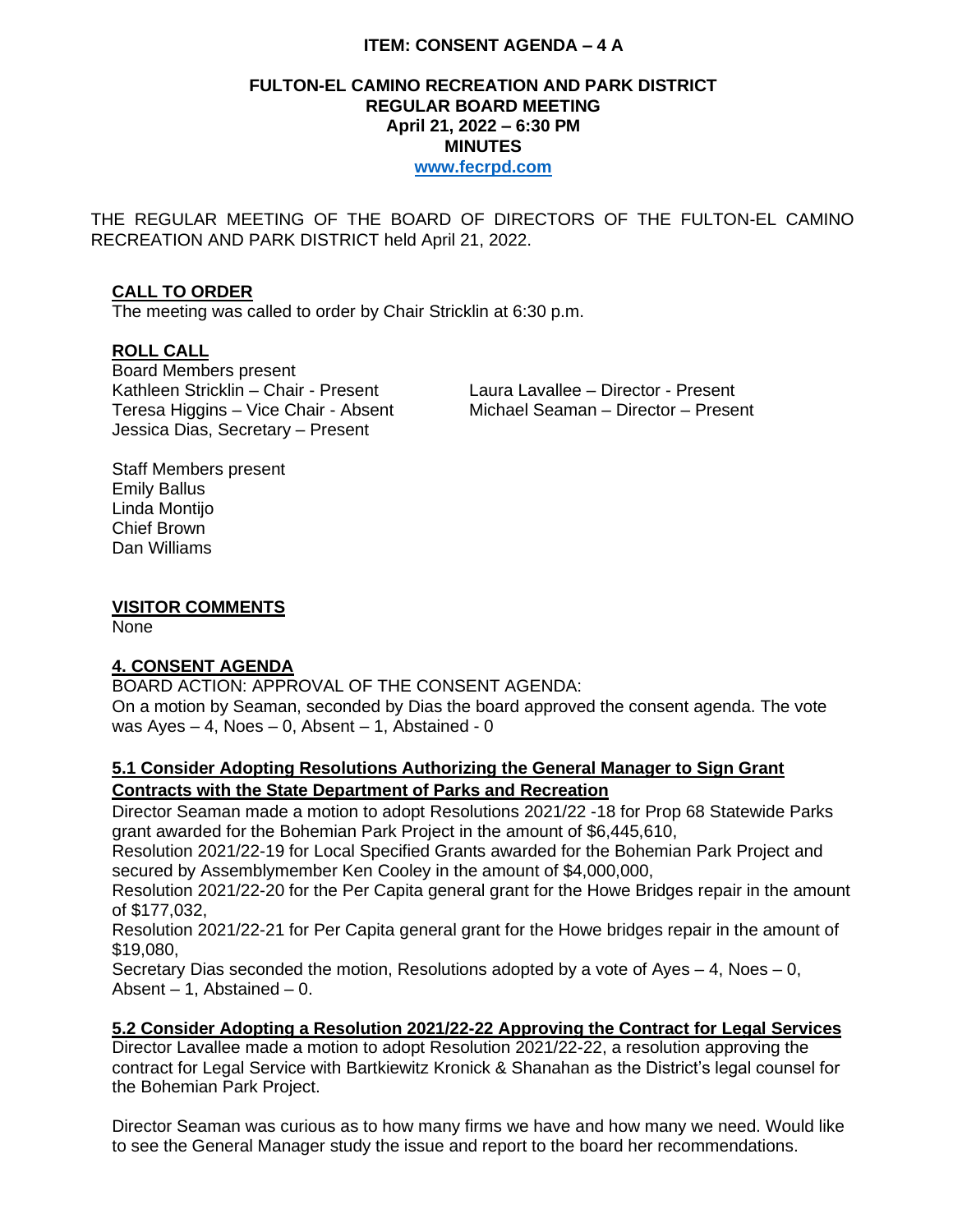# **5.3 Consider Adopting an Ordinance Approving the Submission of Police Department Military Equipment Use Policy per Assembly Bill 481**

Chief Brown informed the Board the AB41 requires all law enforcement agencies to inform their boards of what military equipment is in their possession. Things like armored vehicles, pepper balls, drones, etc. He provided the board a list of equipment they possess that could be considered military equipment. They are trying to convert some of their shotguns into "less lethal method" which unfortunately would classify them as military equipment. The ordinance has to be presented to the board every year.

Secretary Dias motioned the resolution be changed to read "introduced and adopted on April and ordered published 05/17/202, Director Lavallee seconded the motion. Motion approved by a vote of Ayes – 4, Noes – 0, Absent – 1, Abstained – 0.

#### **5.4 Consider Adopting a Resolution Opposing Ballot Initiative 21-0042A1: Taxpayer Protection and Government Accountability Act 2021-2022-23**

Director Seaman informed the Board that this initiative has negative effects on local government. The CSDA is proposing a resolution to oppose the ballot initiative.

Director Seaman made a motion to adopt Resolution 2021/22-23 with Secretary Dias seconding the motion. Resolution adopted by a vote of Ayes - 3, Noes – 1(Lavallee), Absent – 1, Abstained – 0.

## **5.5 Consider Approving an Extension Contract for the McClellan Park Lease for the Police Department.**

On a motion by Director Lavallee with Secretary Dias seconding motion passed on a vote of Ayes  $-4$ , Noes  $-0$ , Absent  $-1$ , Abstained  $-0$ .

# **5.6 Select and Vote for One Candidate in the County of Sacramento Treasury Oversight Committee Special District Representative Election**

Director Seaman motioned that the Board vote for Dave O'Toole and Secretary Dias seconded the motion. Motion approved by a vote of  $Ayes - 4$ , Noes  $- 0$ , Absent  $- 1$ , Abstained  $- 0$ .

# **6. ITEMS FOR DISCUSSION** *(Informational)*

# **6.1 CSDA Legislator's Video Launch**

General Manager Ballus reported CSDA has produced the video and will unveil on 04/29 in a media event. She would like a board member to speak and the event. Director Seaman was nominated to speak.

# **6.2 General Manager's Report**

General Manager reported attending the Police Chief and City Manager training. Great conference, they discovered their challenges are not that different from everyone else. The draft memorandum for Babcock Park is under review by all interested parties. Still looking at housing for Bohemian but are expanding their look to see what other options are available. The General Manager and Director Seaman have scheduled a meeting with Representative McCarty's Staff regarding the Bohemian Park project. Because of redistricting, we need to build a relationship with him who is a candidate for the new district. Our finances are running ahead of last year. Our new Superintendent of Parks Dan Williams brings a wealth of experience to our district. International Rescue Committee has a workforce program and there may be some potential to partner with them as a way to augment our staff.

**7. Committee Reports**  None **8. Director's Comments** Dias – None Higgins – Absent